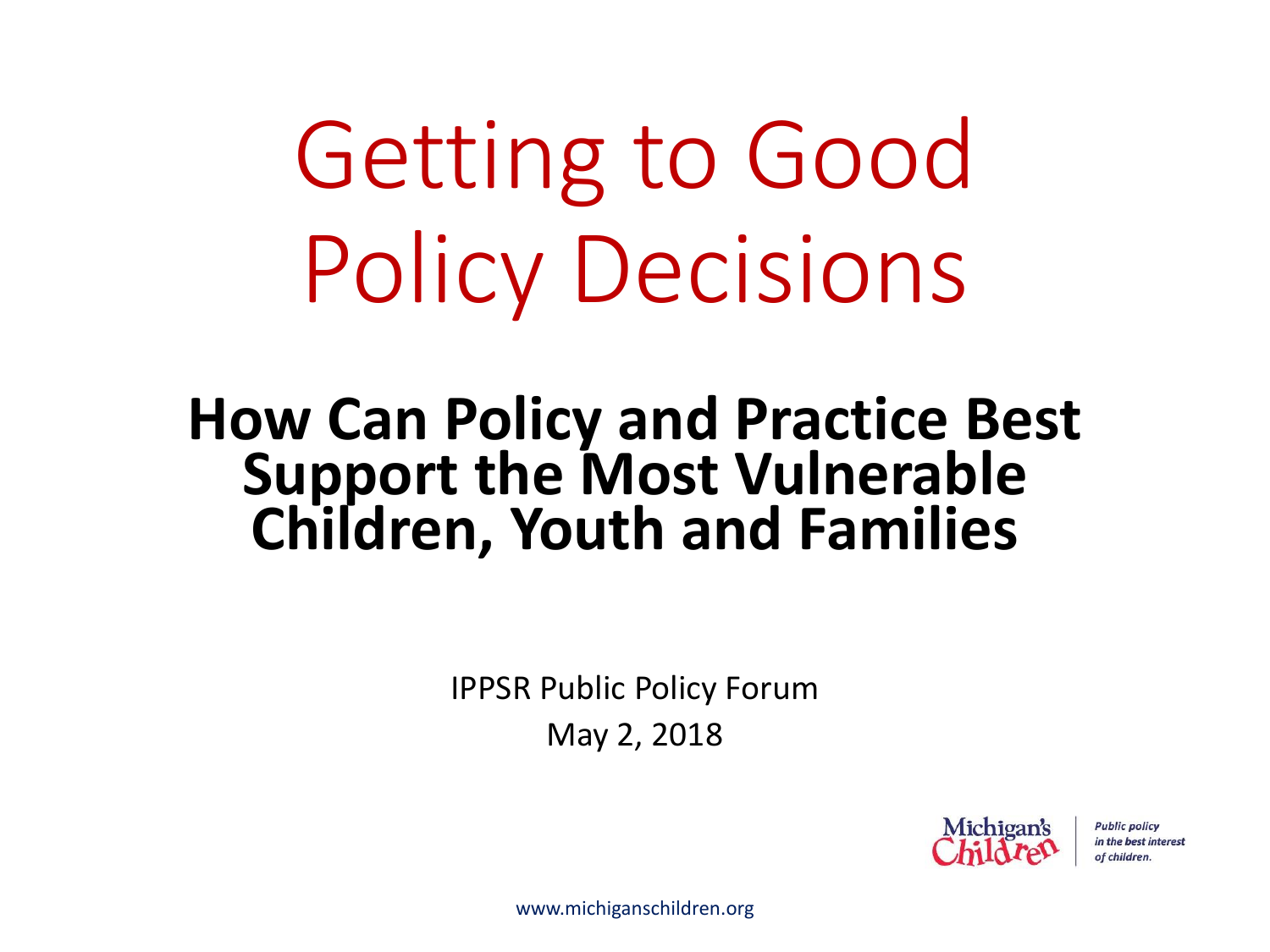#### Who We Are

- A statewide, independent policy voice for children, youth and their families.
- We want Michigan's public policy and programs to help children, youth and families access the opportunities they need to succeed.
- To make that happen, we work to ensure that policymakers prioritize the needs of children, youth and families facing the most challenges.
- We believe that better public policy is built when those directly impacted by it are engaged with decision makers.

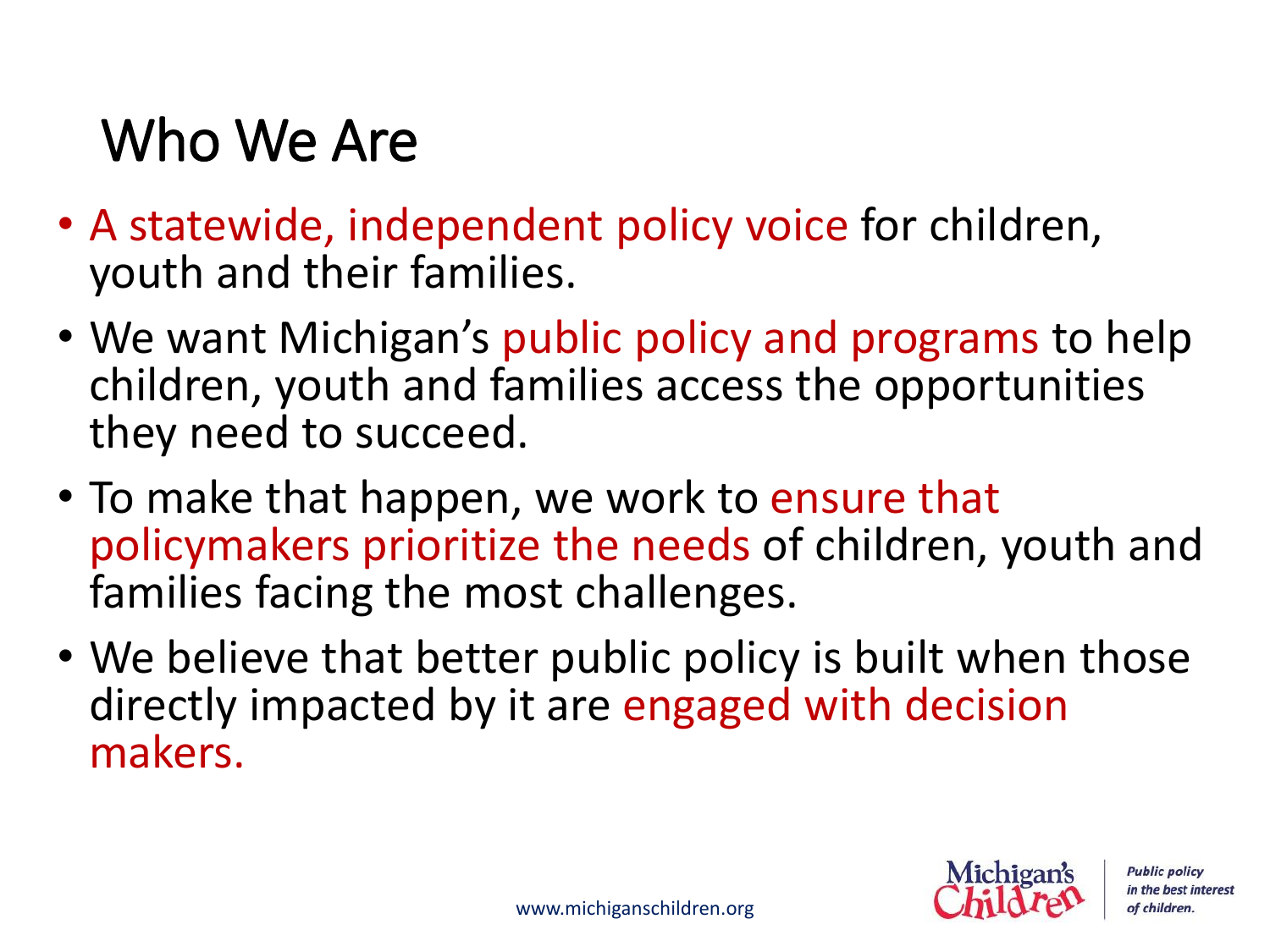



**Public policy** in the best interest of children.

www.michiganschildren.org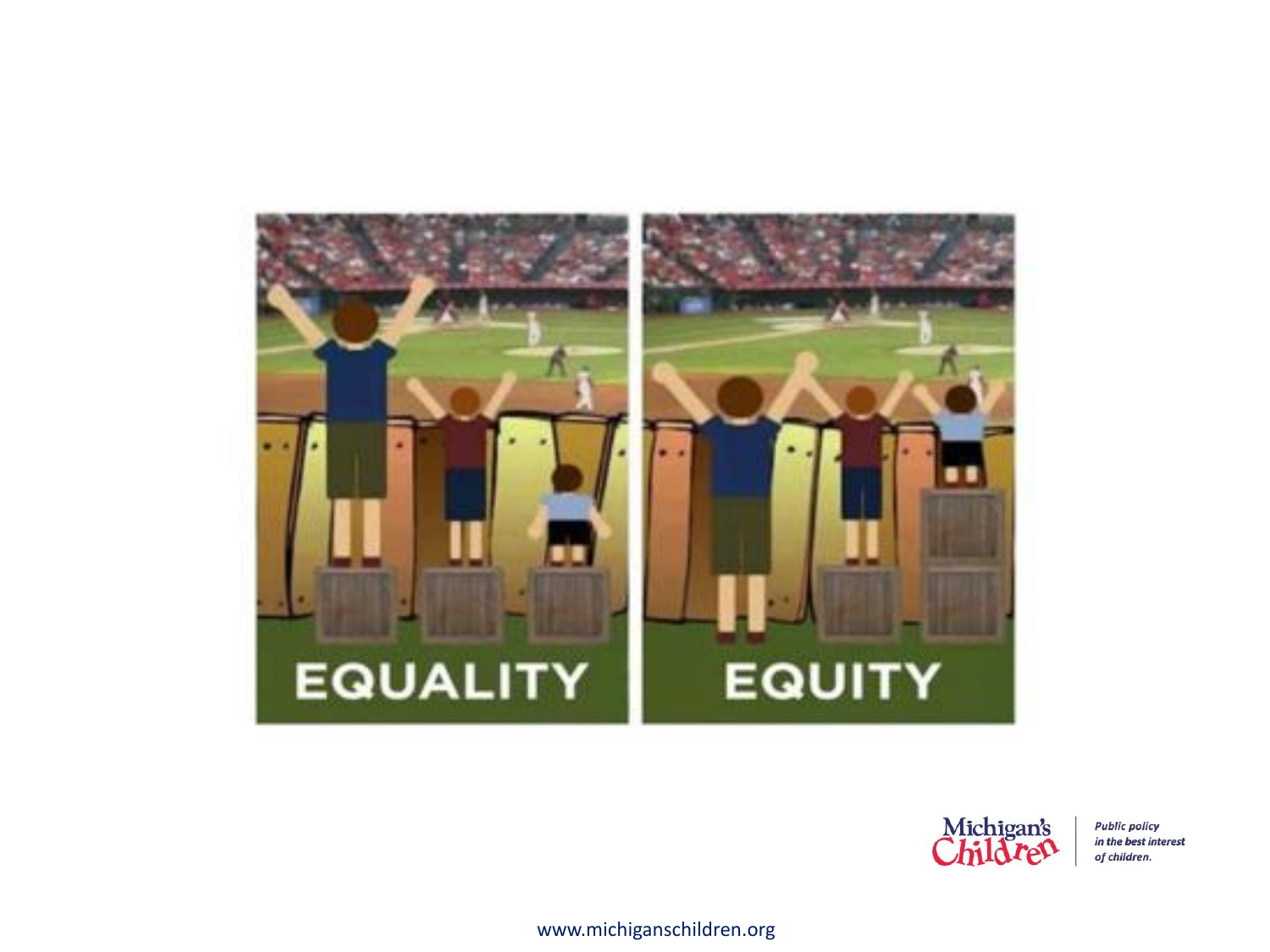#### Why Do We Need to Improve Policy In This Area?

- Predictably Poor Outcomes for Kids, Youth and Families Involved in the System
- Over-Representation of Children of Color in the System
- **Unique Public Responsibility for Children and Youth in the System**

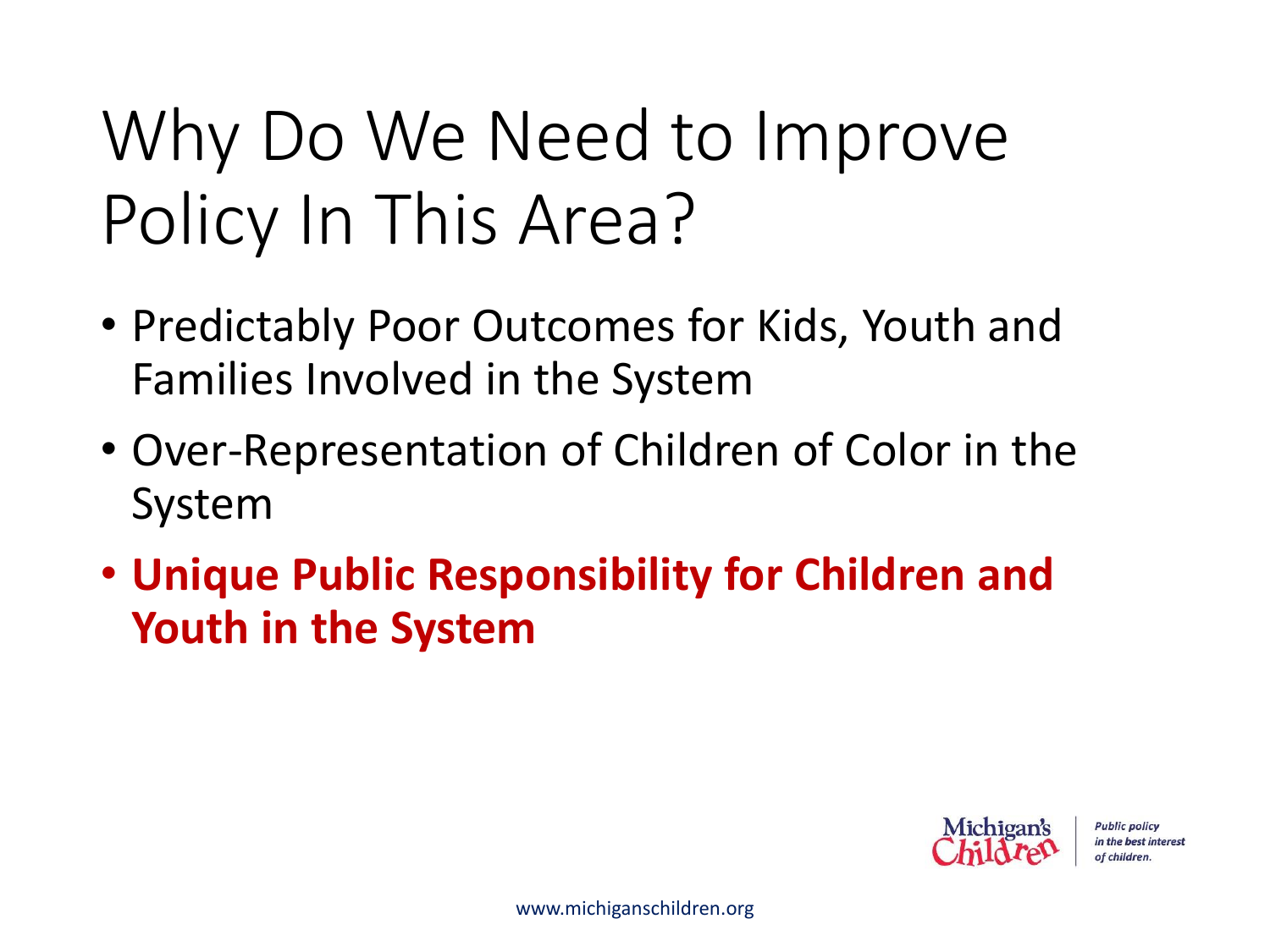#### Under-Resourced System

- Three of Every Four Dollars in MDHHS Federal
- Virtually All Child Welfare and Foster Care Driven Federally, Only Required State Investment
- Positive Practices Remain "Pilots" or Not Available Statewide
- Privatization Contributes to Inequities in Services
- Support Services Required Also Under-Resourced

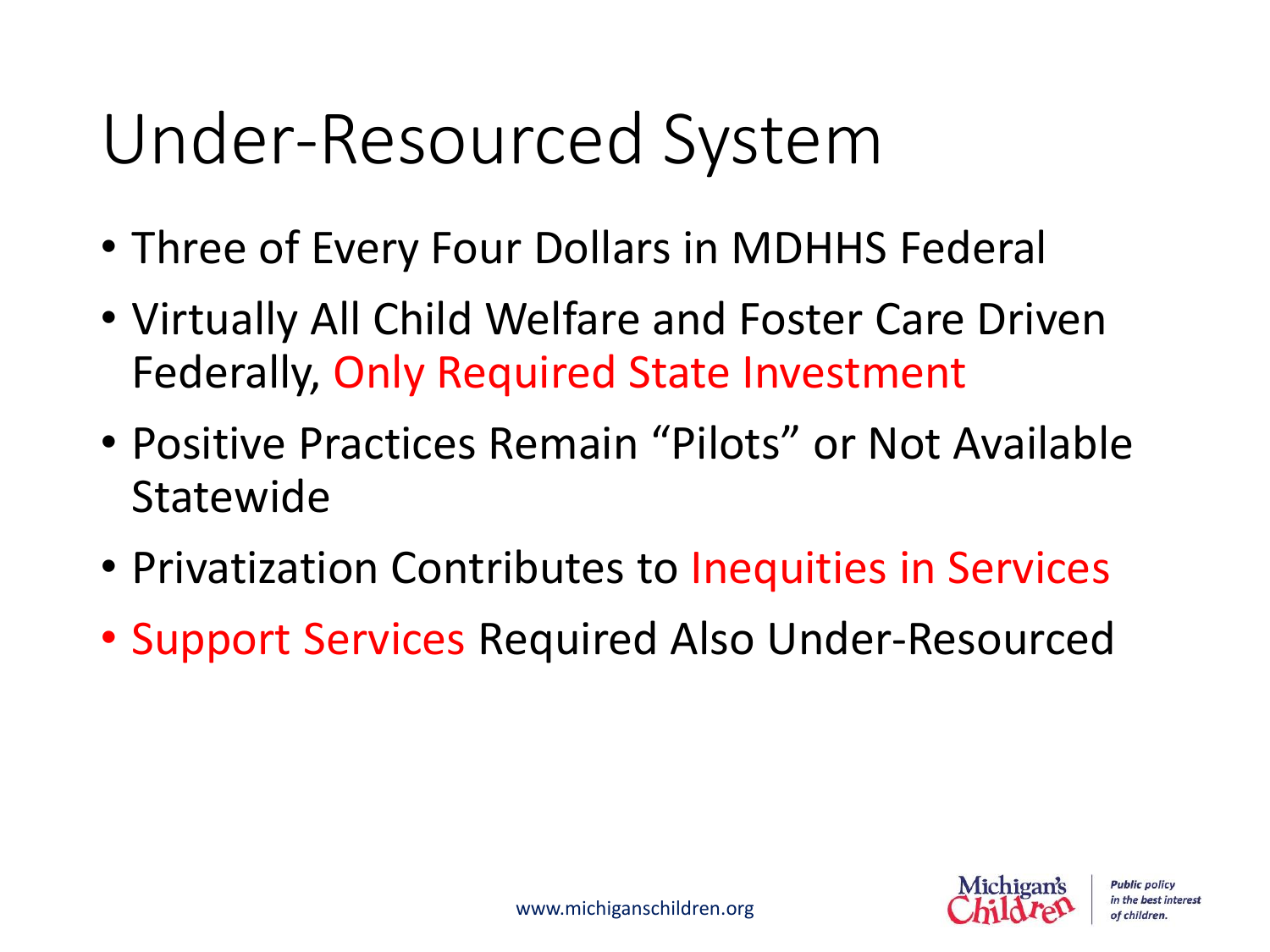#### Funding Choices

#### **Family Preservation/Prevention Services Expenditures**

By FY 2000-01 budget, most GF/GP was removed from program. Merit Award Trust Funds were appropriated in FY 2007-08 to better position the state to draw down additional TANF contingency funds. Most federal funding in this area is TANF block grant.



**House Fiscal Agency: December 2015** 

42



**Public policy** in the best interest of children.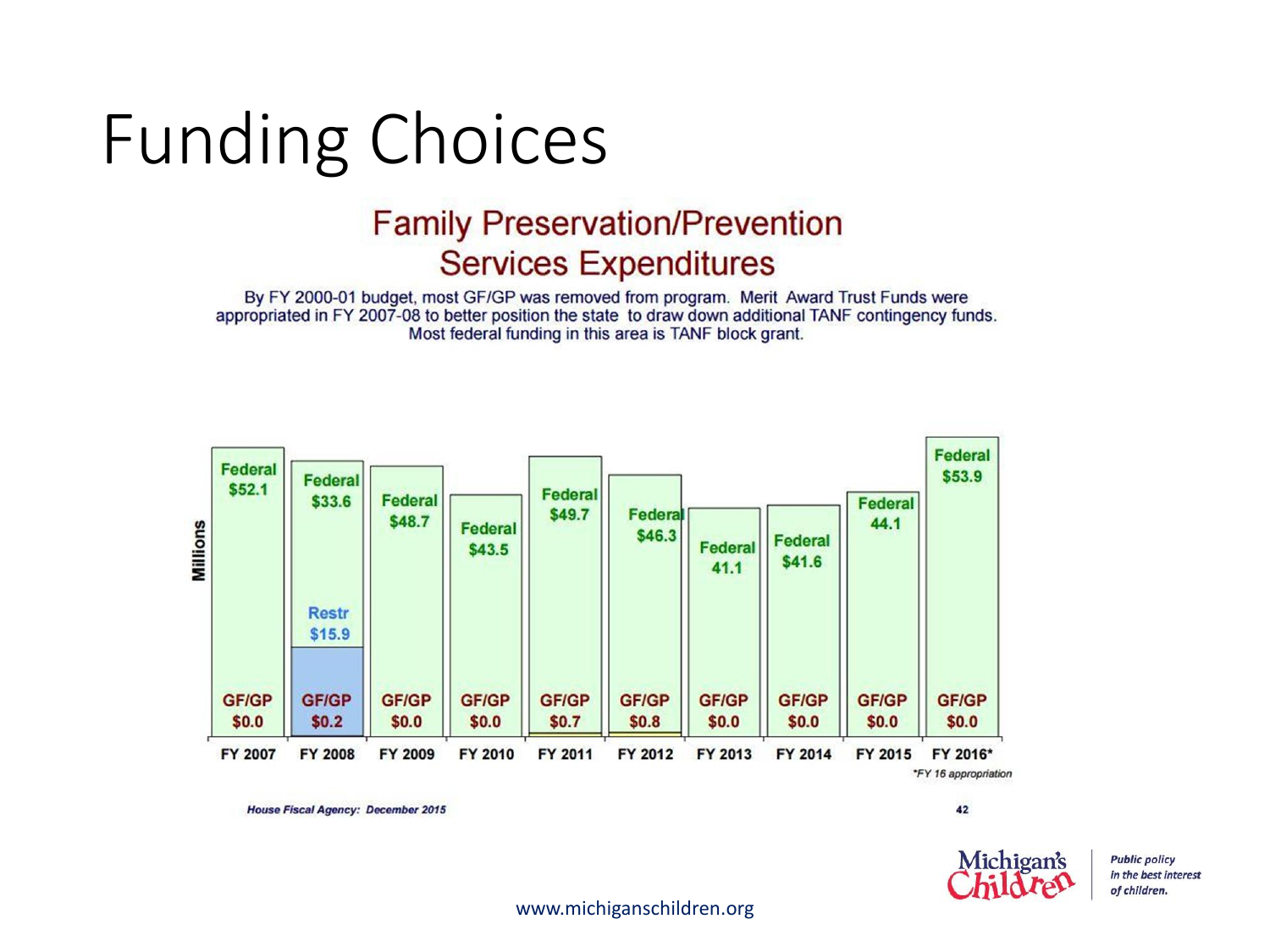#### Policy Made In Points of Crisis

- Publicized Tragedies
	- Creates Worst-Case Scenario Narrative
- Court Involvement
	- Michigan's Foster Care System Sued in 2006
	- Required Spending in Certain Areas
	- Latest Agreement 2/16 Considered an "Exit Plan"
	- Created Some Transparency/Available Information
	- Contributed to Winners and Losers
- Current Sexual Abuse Situation
	- Reactive Policy

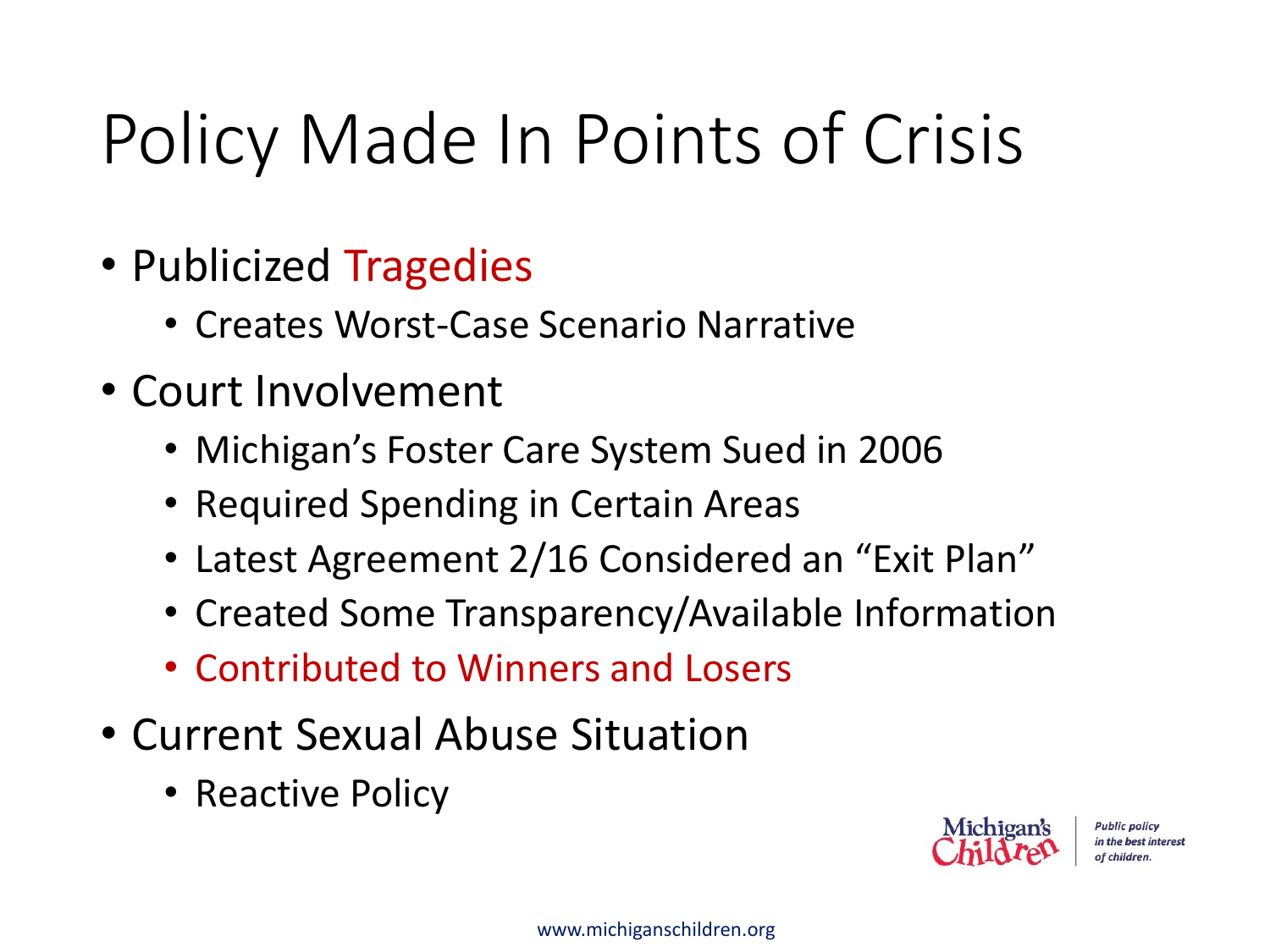# Information + Research/Evidence + Lived Experience

= Good Public Policy Investment and Strategy



**Public policy** in the best interest of children.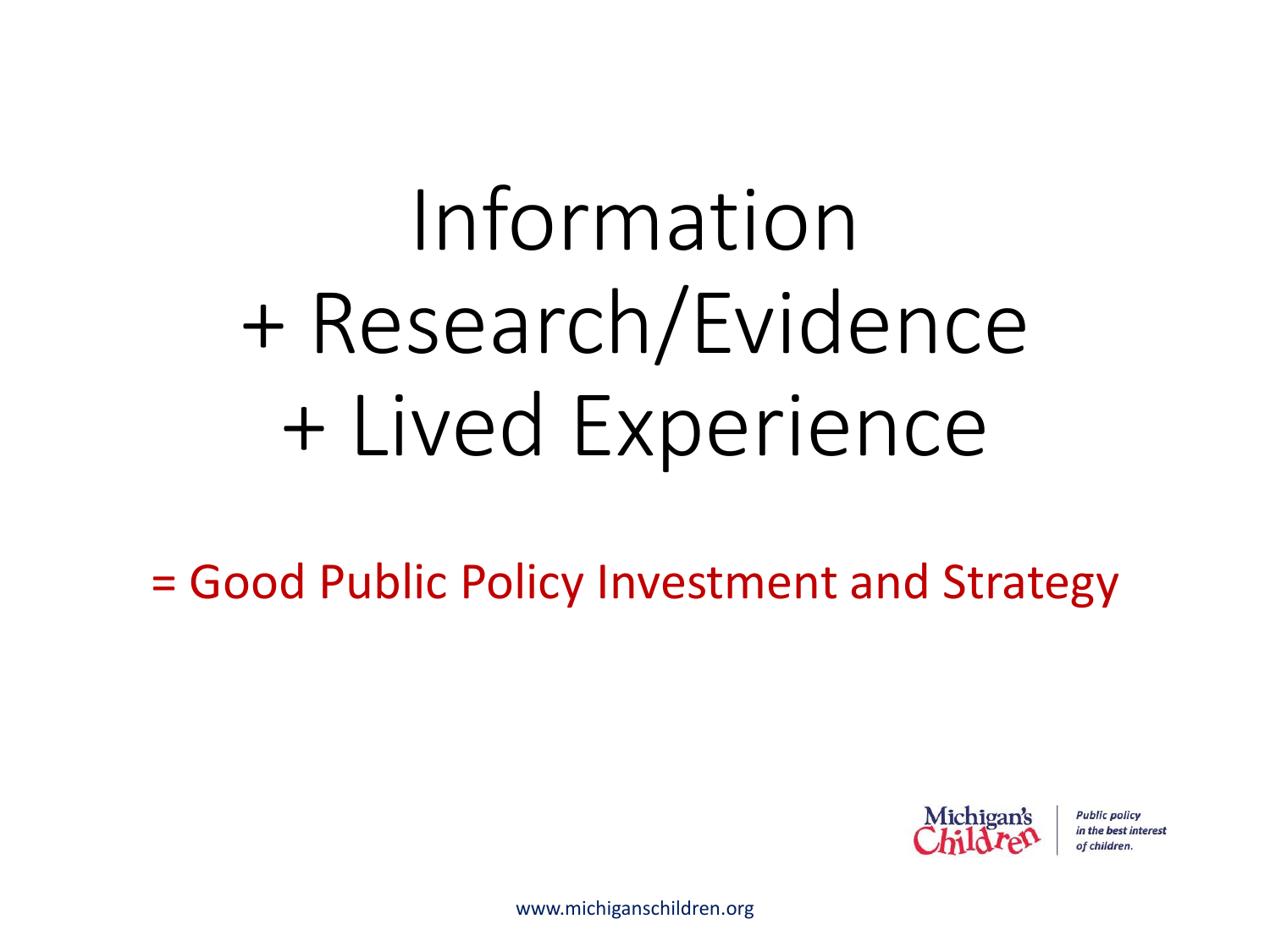#### What Information We Need?

- LOTS of Information Available
- Lots of Great Research and Evidence
- Real Question: Do Policymaker Have Access to The Right Information to Help Them Make The Best Decisions?
	- Who Comes Into the System? Why?
	- How Are They Doing Under Our Care?
	- Are They Better Prepared When They Leave?

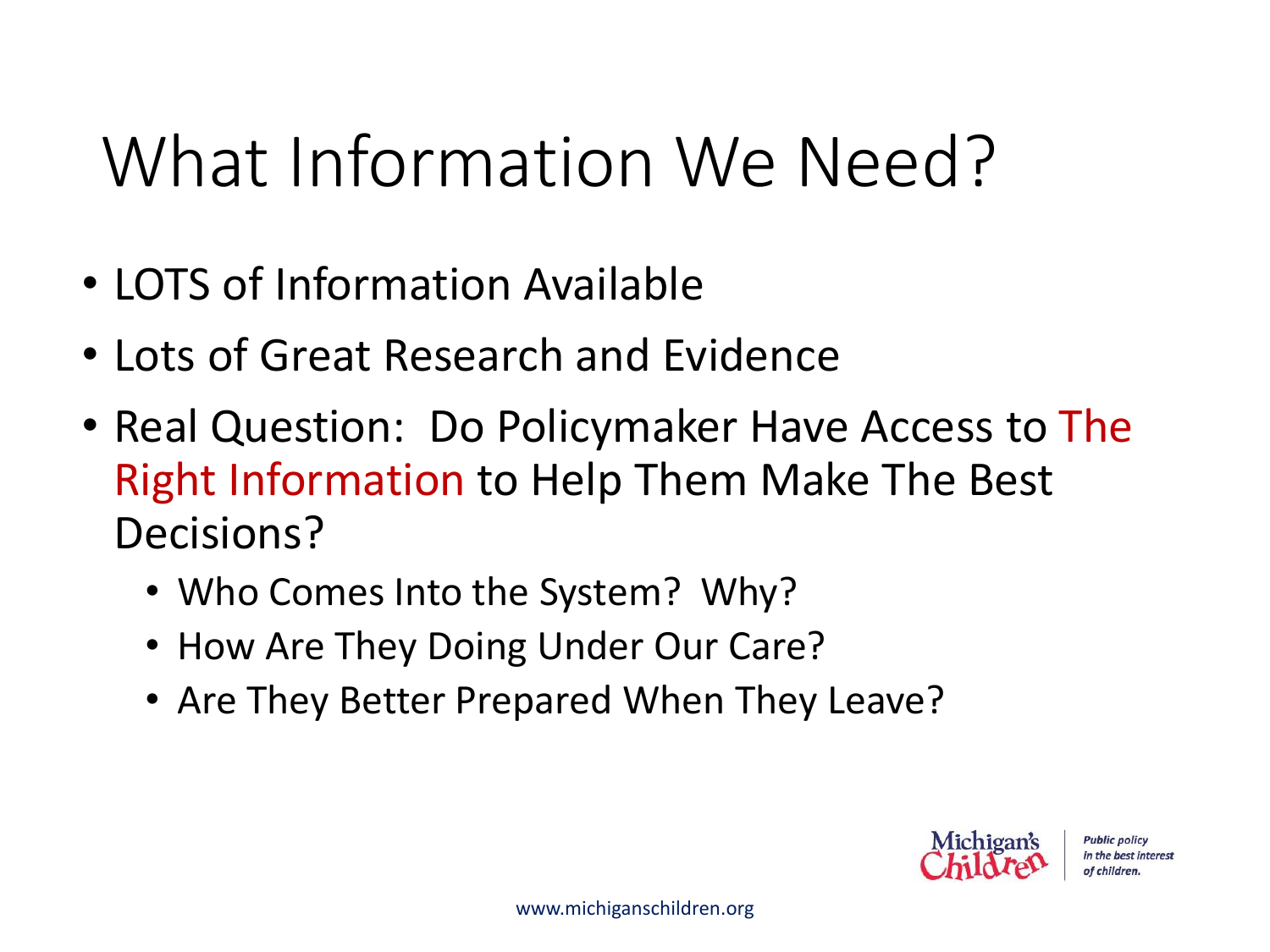### Keeping Families Out of the System: Stability

- We Know A Lot About What Stabilizes Families
- And What Destabilizes Them
	- Domestic Violence
	- Substance Use/Misuse
	- Mental Health Challenges
	- Lack of Parenting Knowledge and Skill
	- Lack of Connection to Supports
- Not Having Enough Resources for Basic Needs or the Skills to Get Them
	- Unstable Housing
	- Limited Education and Workforce Success

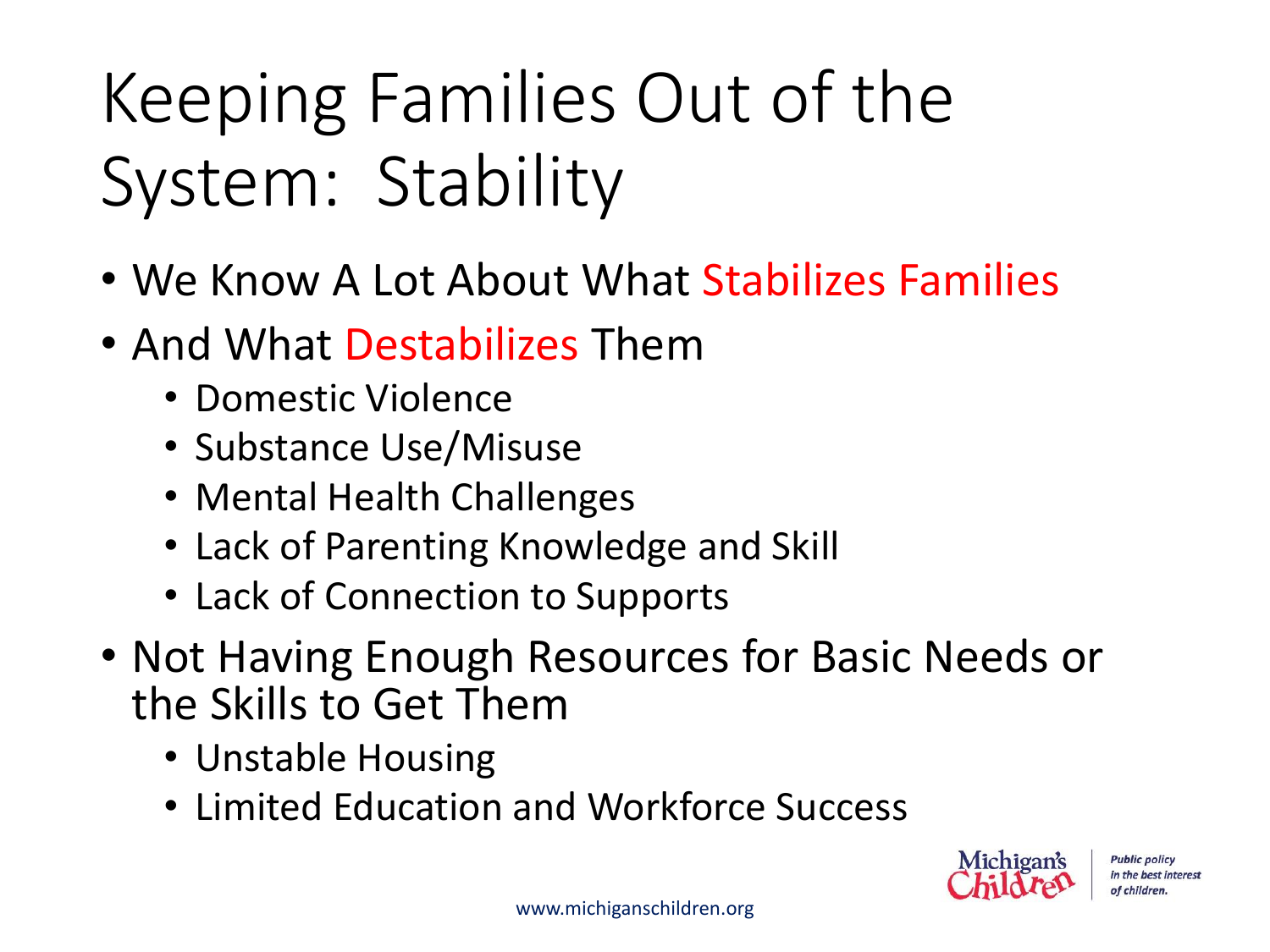#### ACEs and Child Welfare

- Abuse and Neglect ARE ACEs and Trauma
- Most other measured ACEs are contributors to families entering into the system.
- Growing recognition that trauma and stress change our biology – change our brain function
	- Adversity can cause traumatic stress
	- Stress changes the brain, making it difficult for kids to pay attention and engage
	- Often results in fight, flight or freeze responses
	- Over time leads to problems in school and health problems

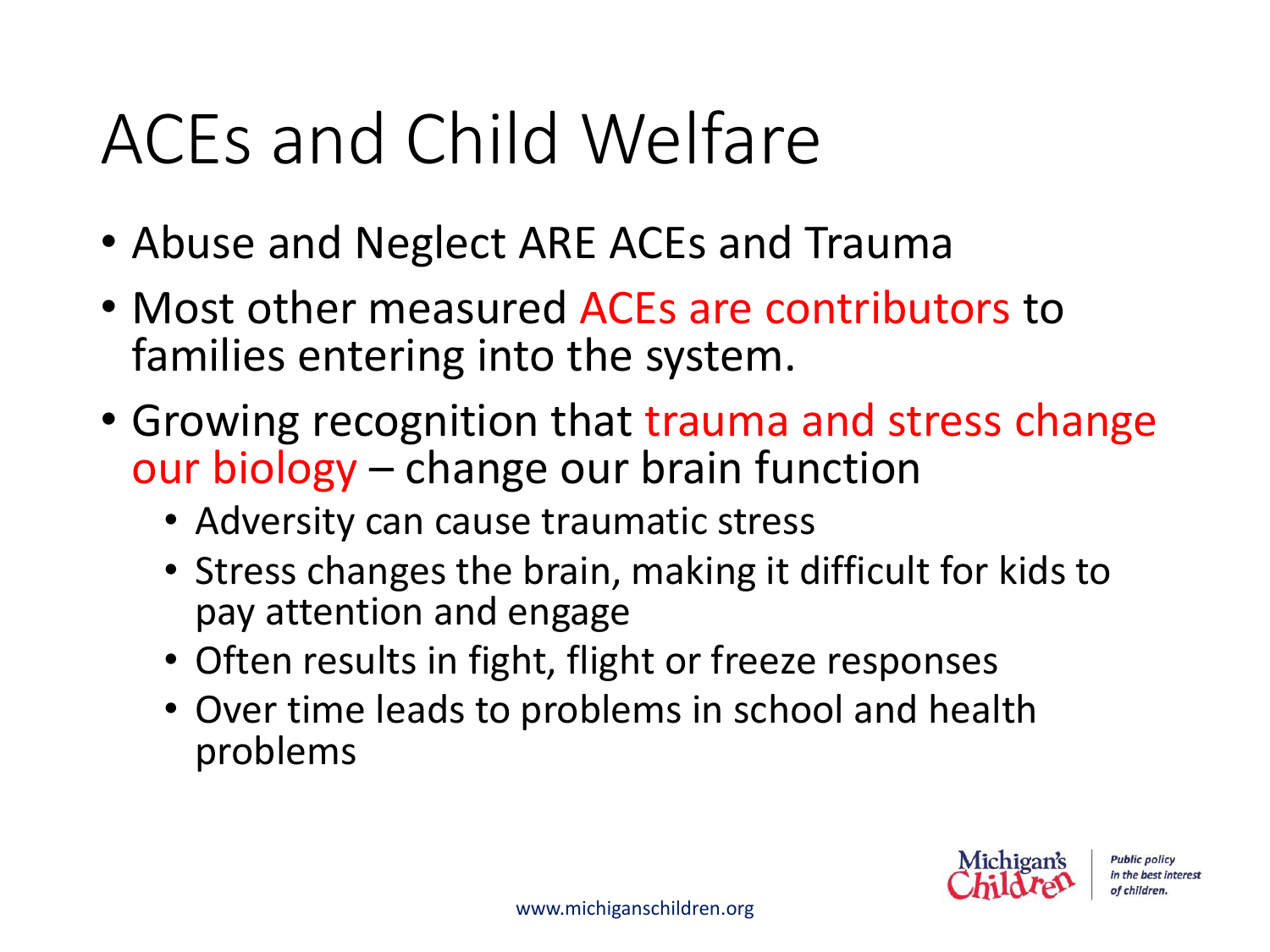### Assessing and Serving Families: Protecting Children

- A Complaint is Made
	- Mandated Reporters and Others
	- Centralized Intake System
- For Some Families, There is An Investigation
	- Almost 250,000 Children in These Families
	- This is Growing
- Investigations Have Five Possible Outcomes
	- Assess Risk and Prescribe Services
	- Nearly 40,000 Confirmed Victims Annually
	- Vast Majority Confirmed for Neglect

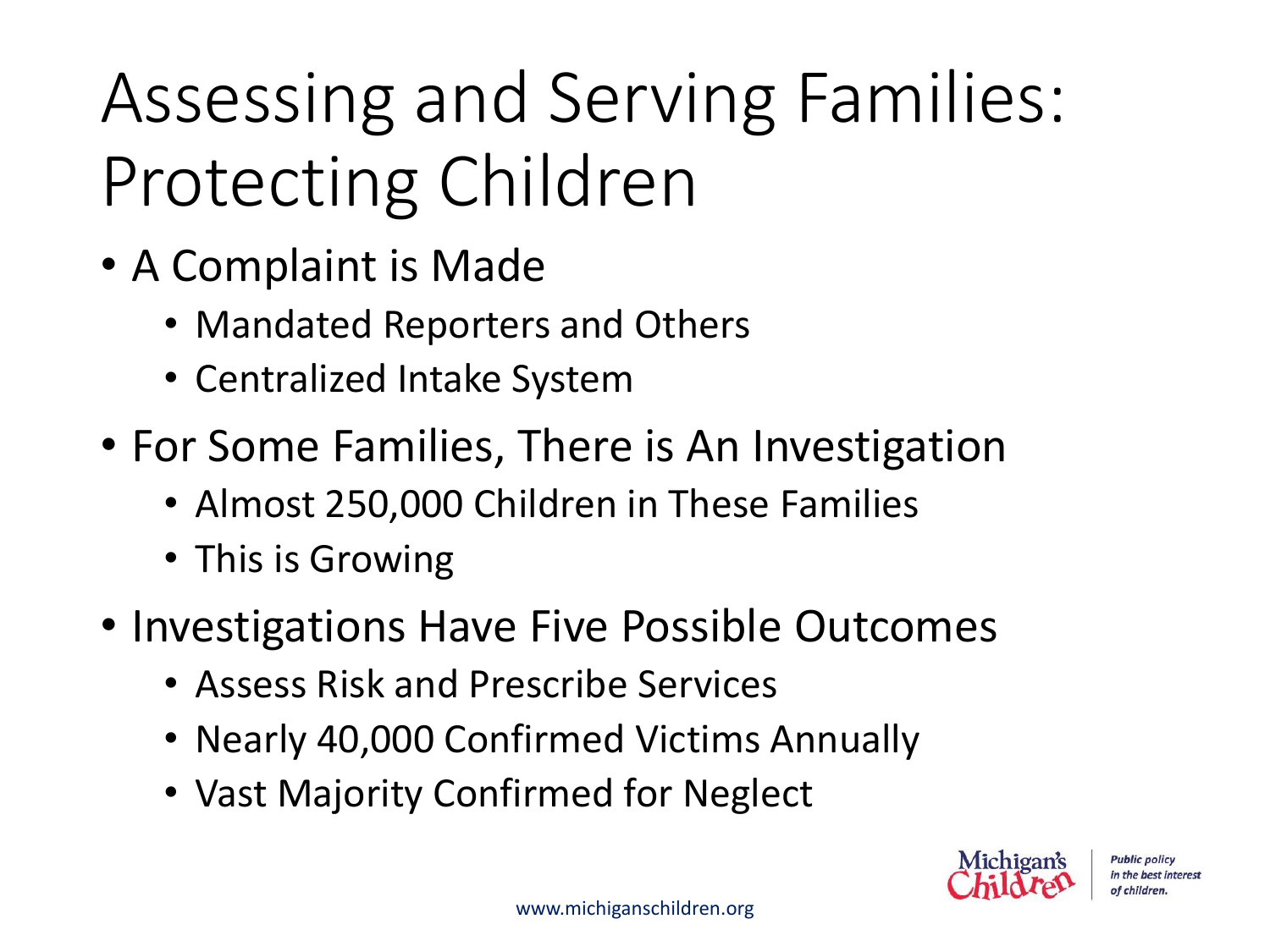#### Removing Children From Home

- Result of a Substantiated Investigation AND
- A Court Order
- Determination of Imminent Risk of Harm
- DHHS Becomes the Responsible Caretaker
- We Remove About 7,000 Kids a Year
- Foster Care Considered a Short-Term Solution Leading to Permanent Placements
	- Back Home (Reunification)
	- Relatives (Kinship Care)
	- Adoption

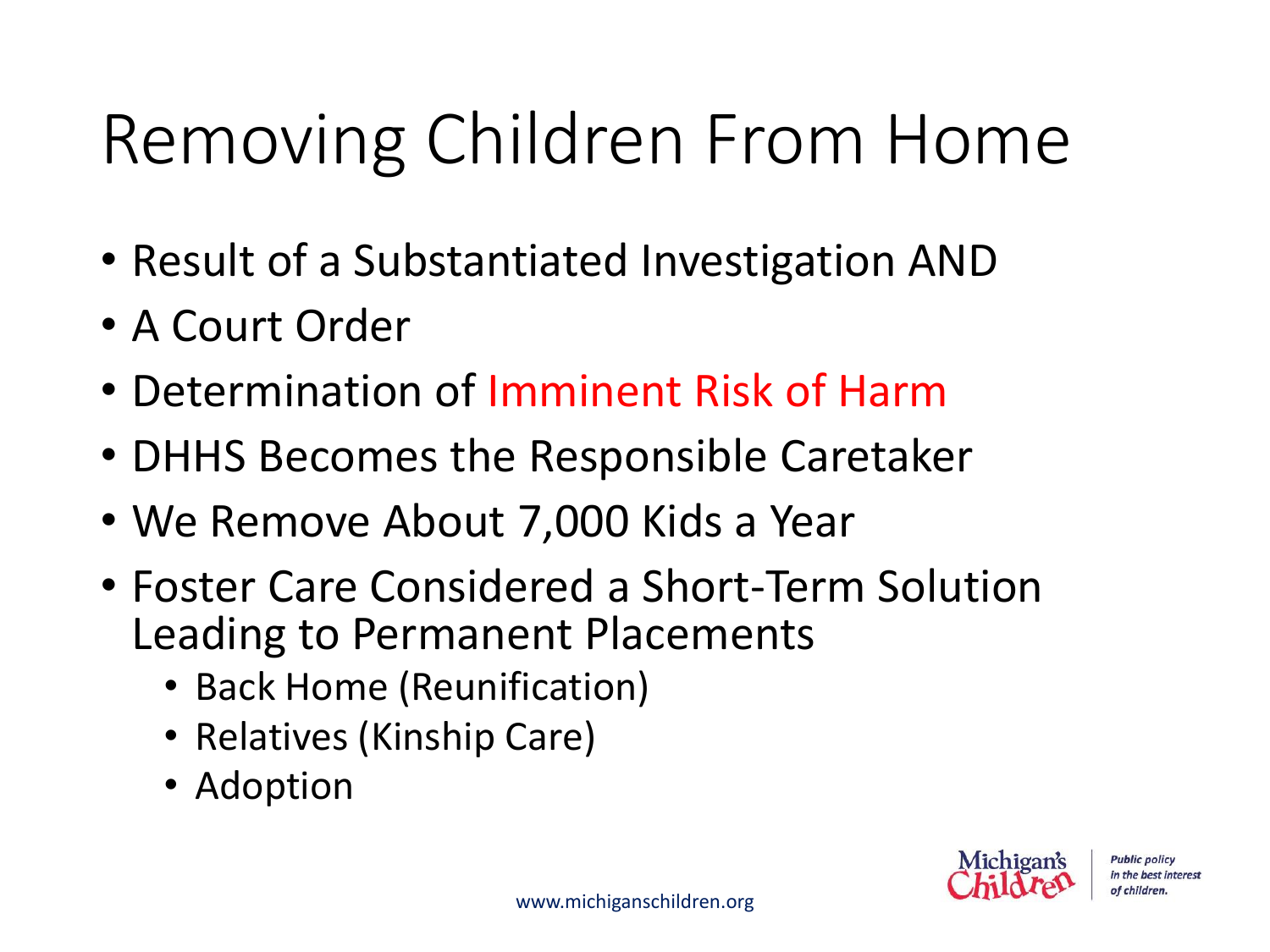#### What Do Kids in Care Need?

- Supportive Caregivers
	- Connections To Birth Families
	- Preference of Family Placements
	- Trained in Trauma; Supported
- Consistent Placements
- Normal Environments
- Timely Services
	- More Complex Needs
	- Often Dependent On Other Under-Resourced Systems
		- Early On
		- Child Care
		- Mental Health Services
	- Dependent on Many Systems Working Well Together
		- Health, Education, Workforce

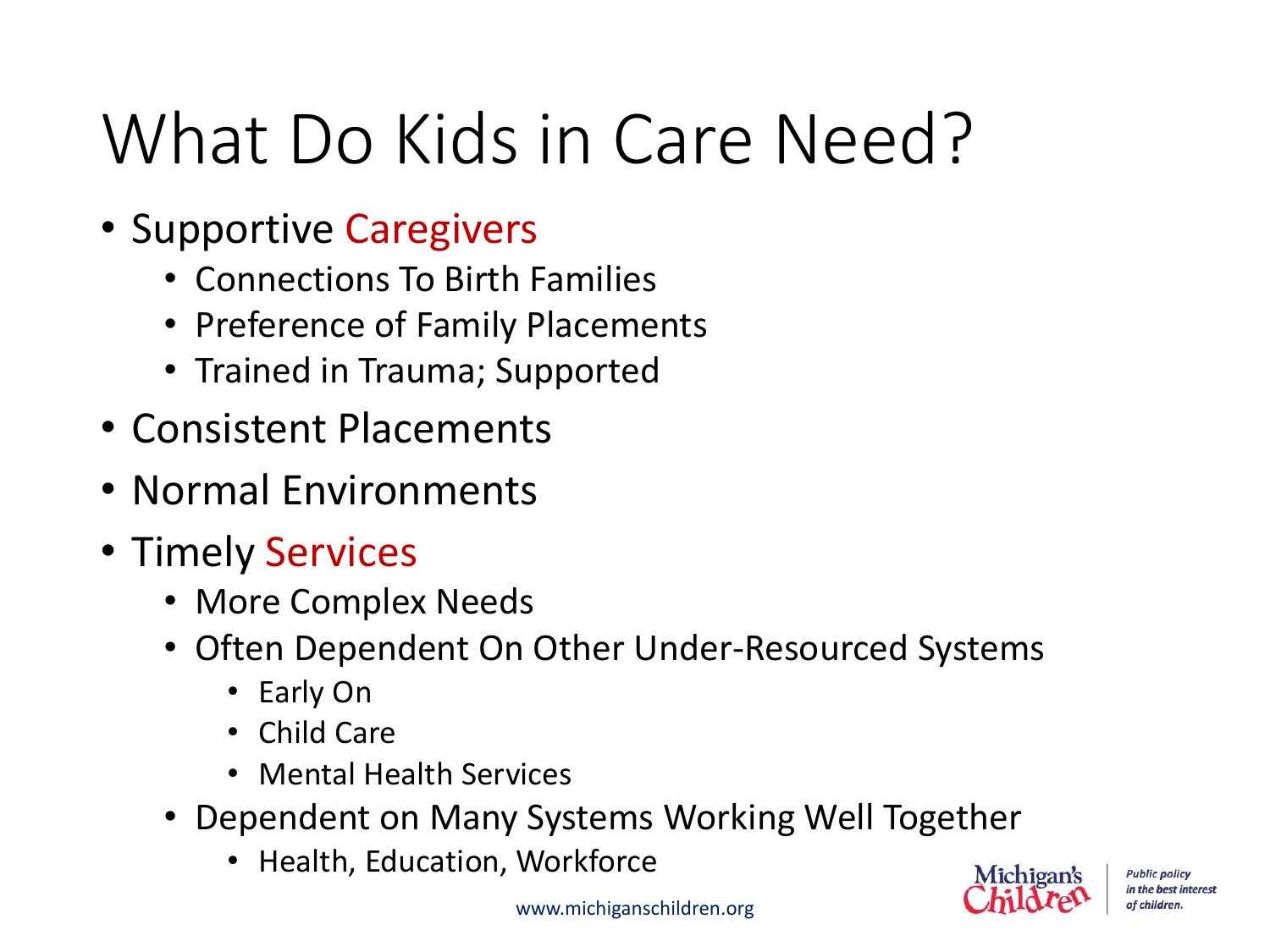## What Do Kids Need To Succeed Into Adulthood: Transition

- Kids Leave Foster Care For Three Reasons
	- Reunification
	- Adoption
	- Aging Out of Care
- As They Leave, What Do They Need?
	- Connections and Skills
	- Time To Build Those Things
- Option to Extend Foster Care Benefits to Age 23; Educational and Medical Services to Age 26
- Expanded Services as Opt-In
	- Young People Leave Traditional Foster Care at 18
	- RE-Apply for Youth Voluntary Foster Care (YVFC)

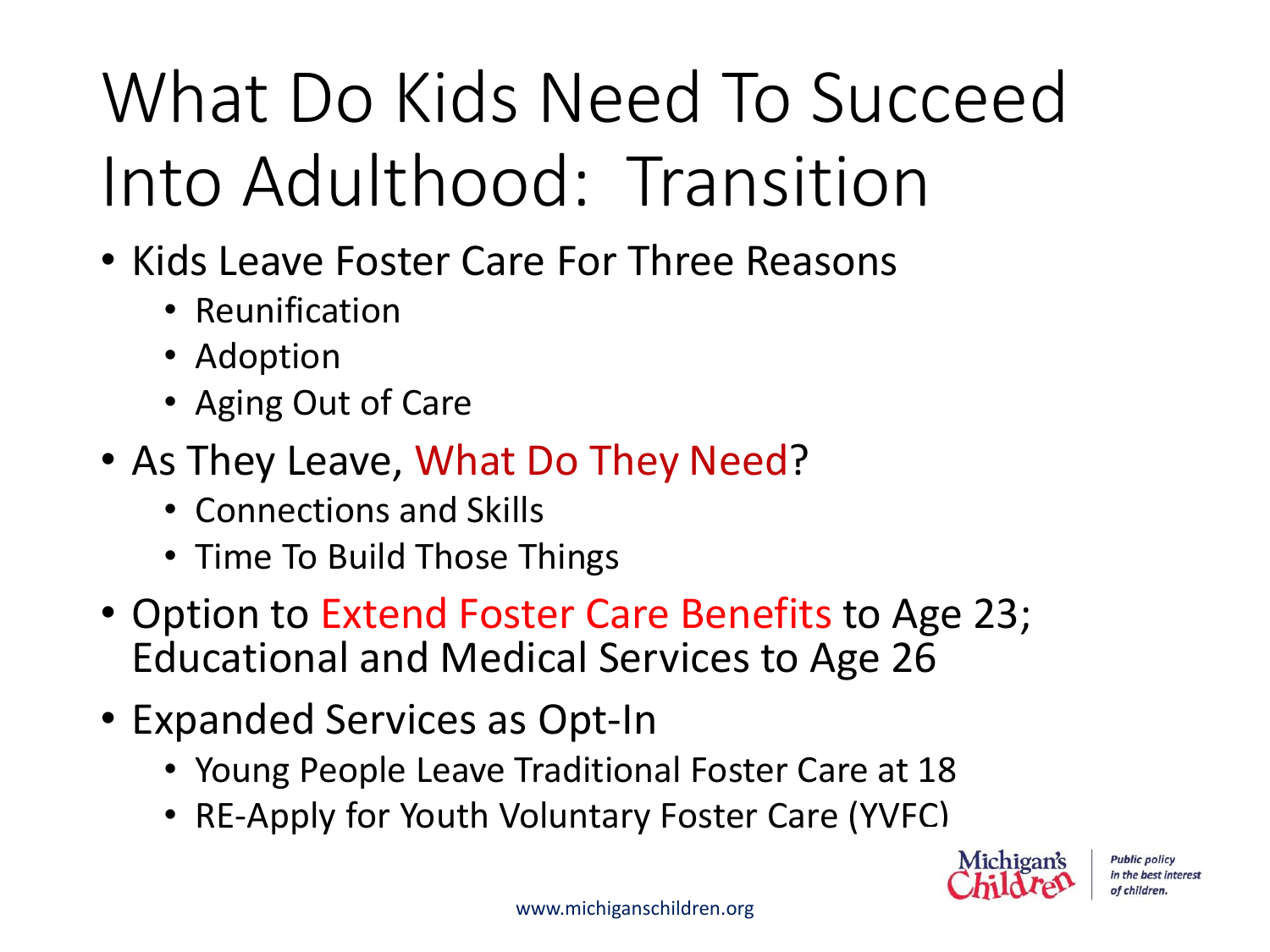Where Does This Lead Us For Policy Recommendations?

- To Keep Families Out of the System
- To Better Serve Children, Youth and Their Caregivers In Foster Care
- To Better Prepare Young People For Life Success
- Need for State Investments Current Budget Decisions
- Need for Policy Change

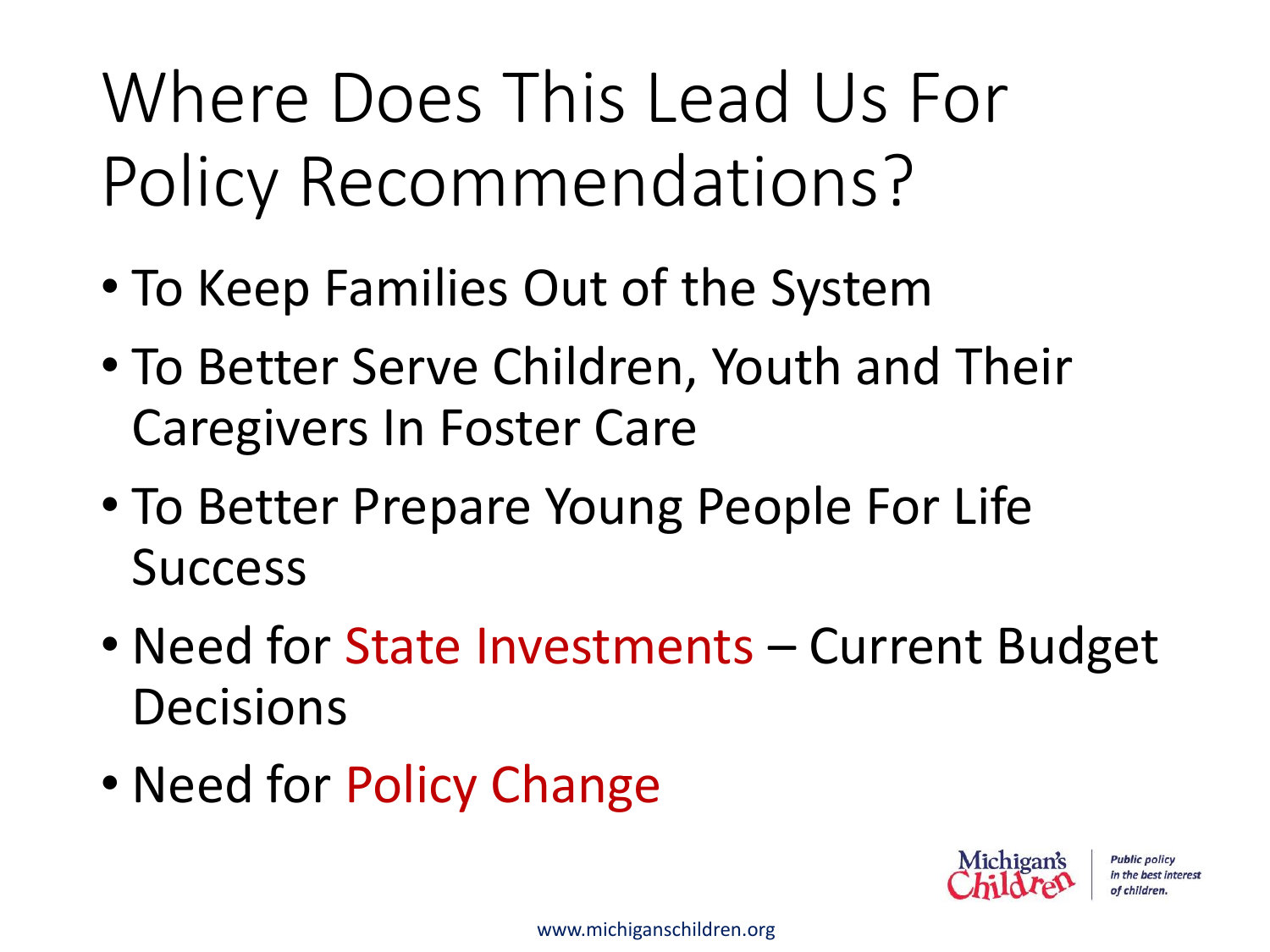#### Prevention Policy Needed

- Invest in Practices That Address What Destabilizes Families
	- Researched Strategies for Family Support
	- Based In Community Priorities and Needs
- Improve Access To Supports that Stabilize Work and School
	- Child Care
	- Transportation
- Improve Access to Services That Keep Young People Moving On Positive Paths Before They Become Parents
	- Mental Health, Substance Use, Targeted Educational Support

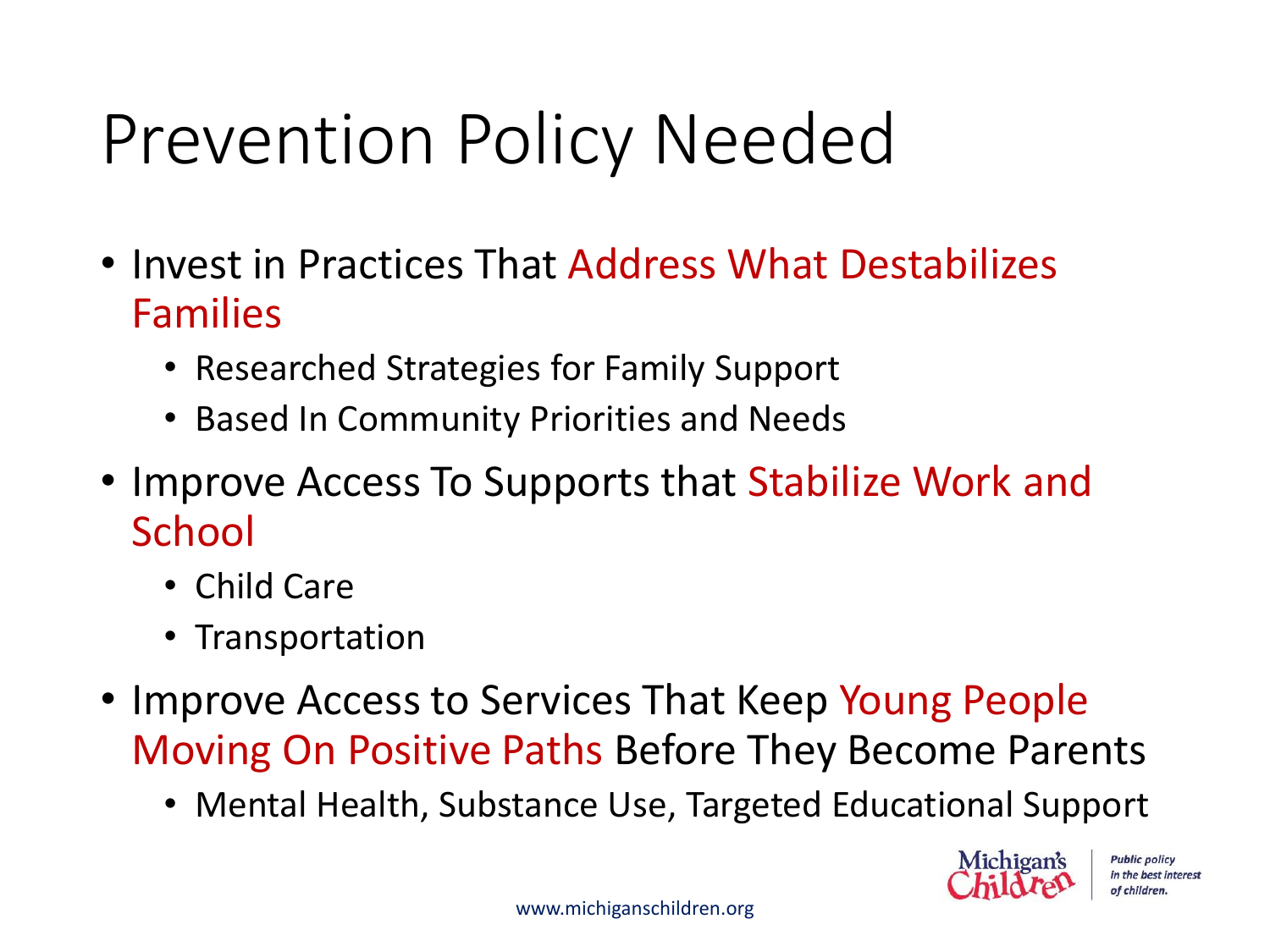#### Foster Care Policy Implications

- Training and Support for Caregivers Including Formal and Informal Kin
- Use of Child Care Subsidy to Better Serve Families in Care
- Expand Early On for Consistent Access Statewide
- Timely, Appropriate Access to Behavioral Health Services
- Improving Trauma Informed Practice in All Systems
- Targeted Education System Resources
	- For Identification, Assessment and Services
	- Help to Catch Up and Inspire Success

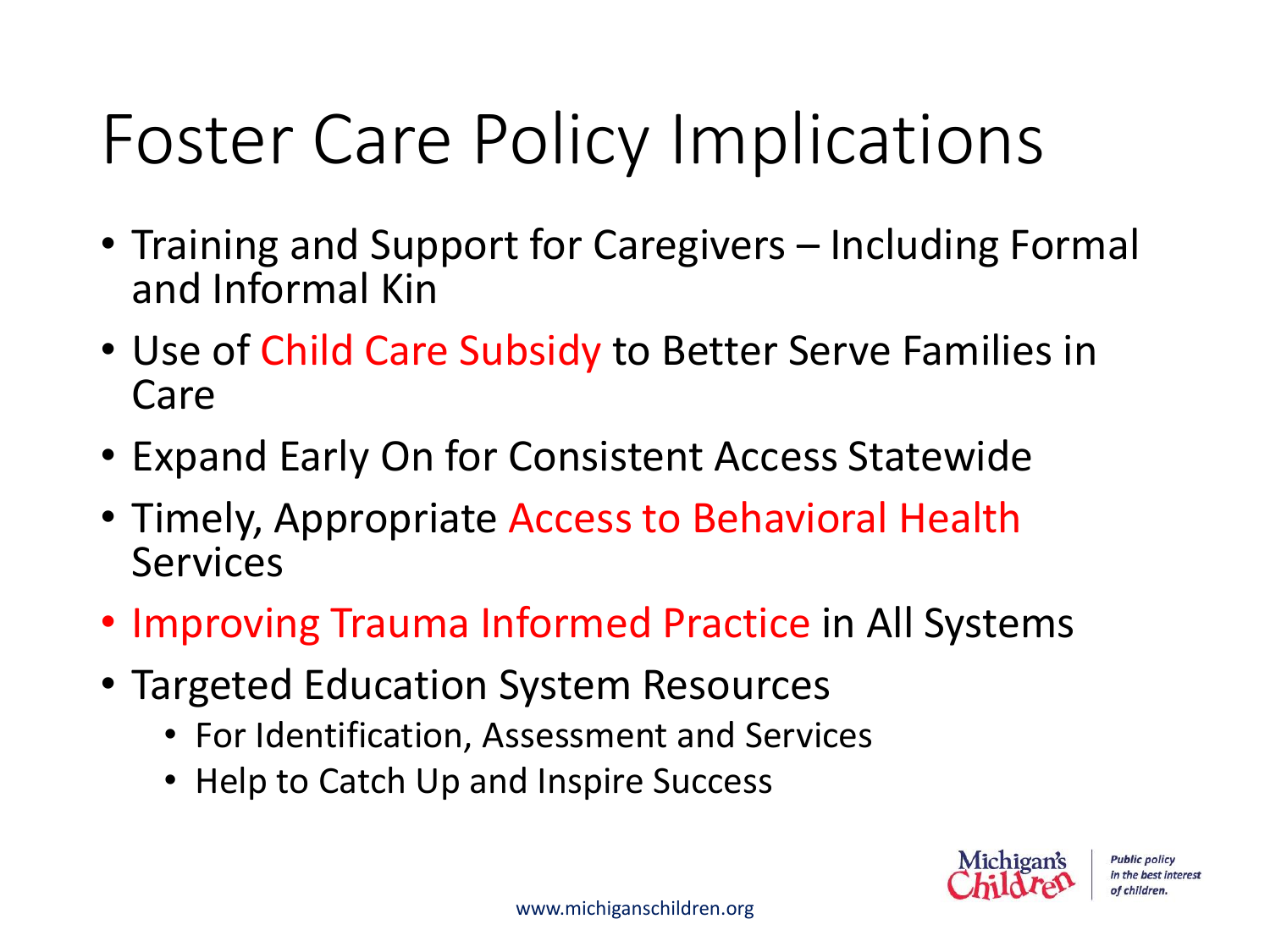Children's Assurance of Quality Foster Care Act, House Bills 5121-5123

- Puts Into State Law Current Federal Requirements and DHHS Policy
	- Service Access
	- Timeliness of Service
	- System of Complaints
- Recommended Expansions
	- Better Definitions of Timeliness
	- Onus of Responsibility for Complaints
	- Placement of Monitoring
- Supported By Youth in Care and Caregivers
- Must Pass the Senate in 2018

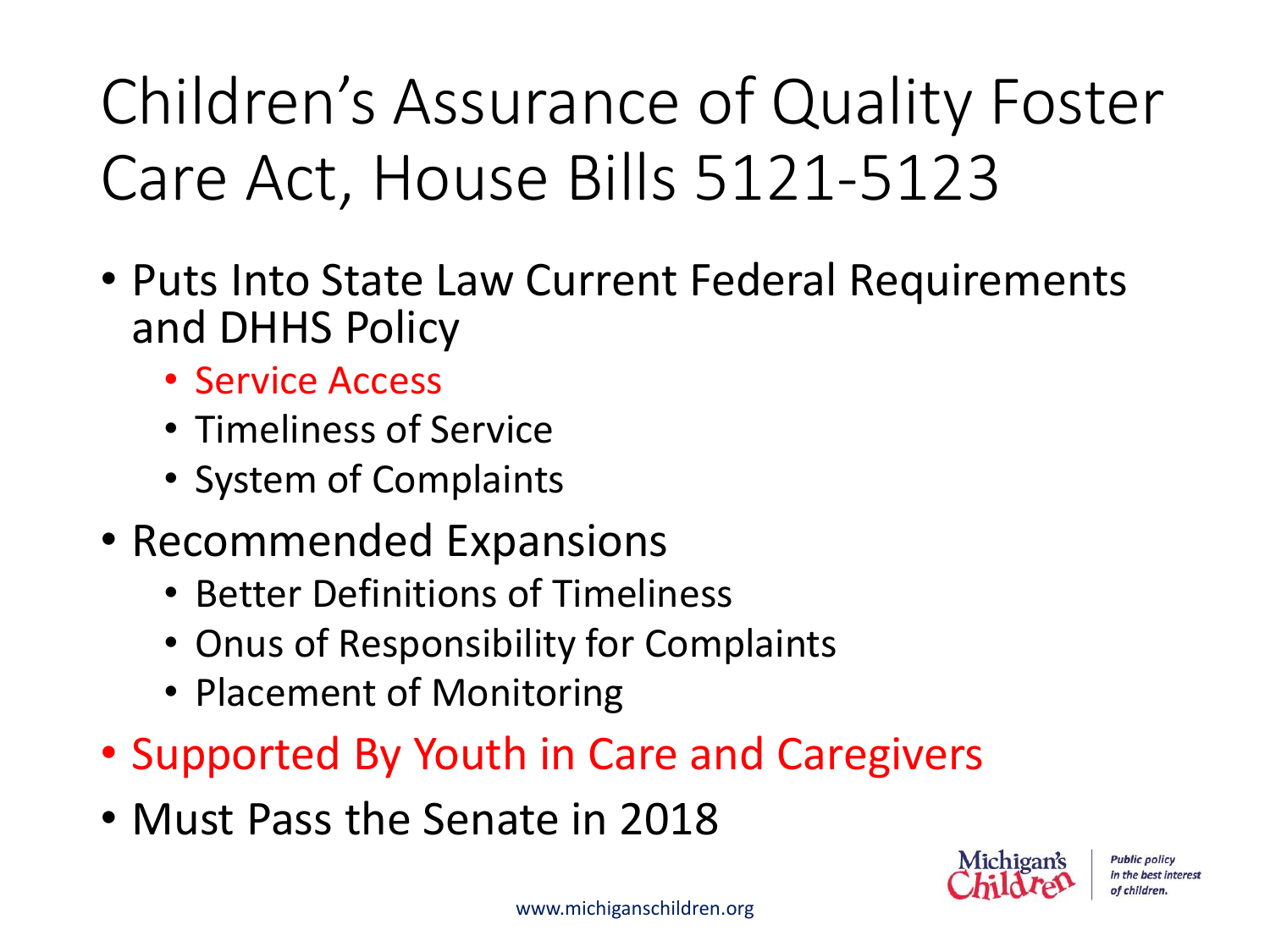#### Transition Policy Implications

- Continue Foster Care Services As Opt Out vs. Opt In
	- Maintain Physical and Mental Health Coverage
	- **Maintain Basic Needs Supports**
- Build Universal High School Diploma Success
	- Regardless of Time
	- Supporting Alternative and Adult Education
- Build Supports and Skills Through MYOI
- Increase Investments in Post-Secondary and Workforce **Options** 
	- Don't Base Service Availability on Time or Age
	- Base On Skill Building and Successful Outcomes
- Improve the Tax System to Support
	- Lower the Age of the EITC
	- Incentivize Employers Through Tax Breaks

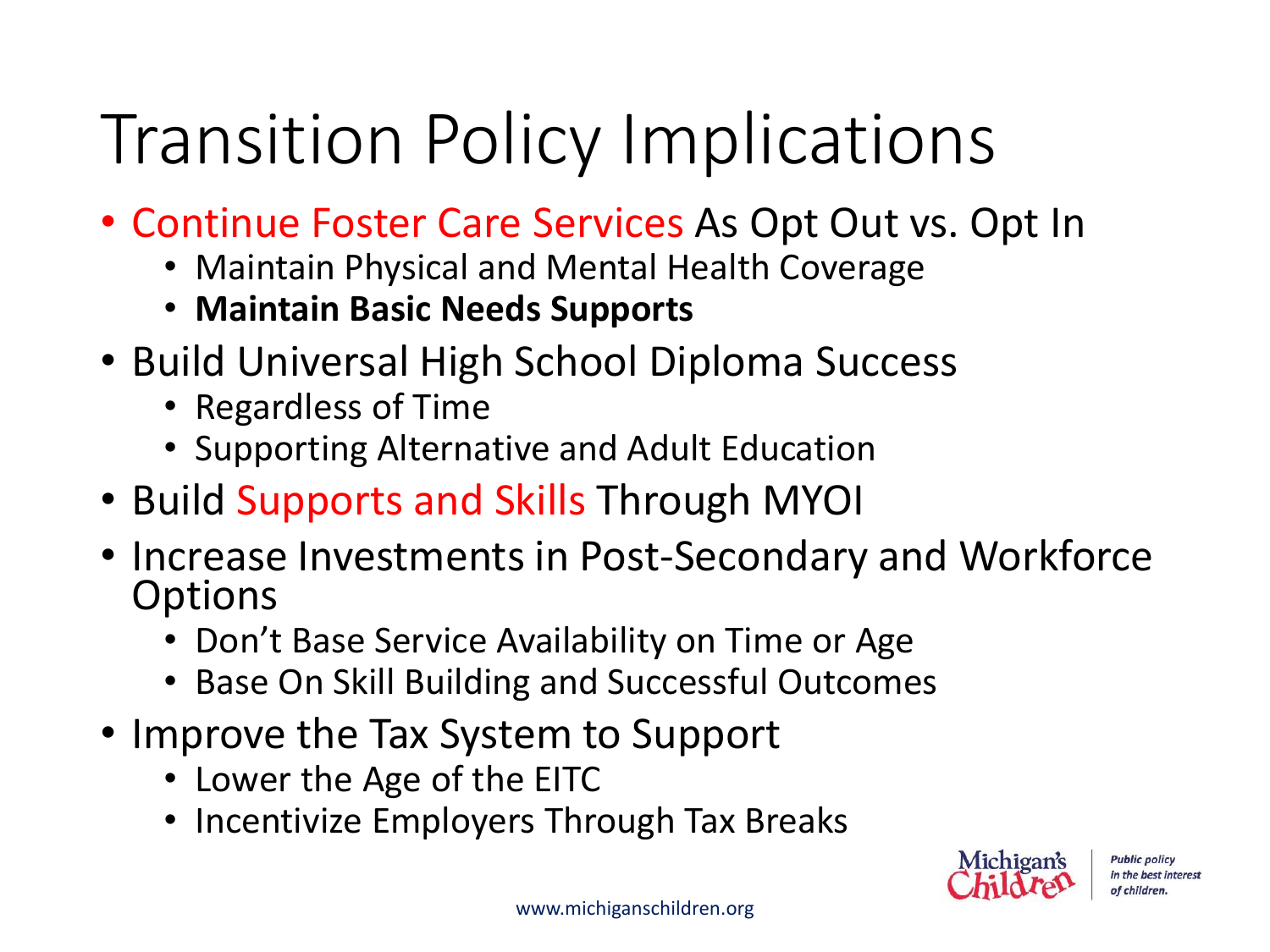# We Can Do Better

# We Must Do Better



**Public policy** in the best interest of children.

www.michiganschildren.org